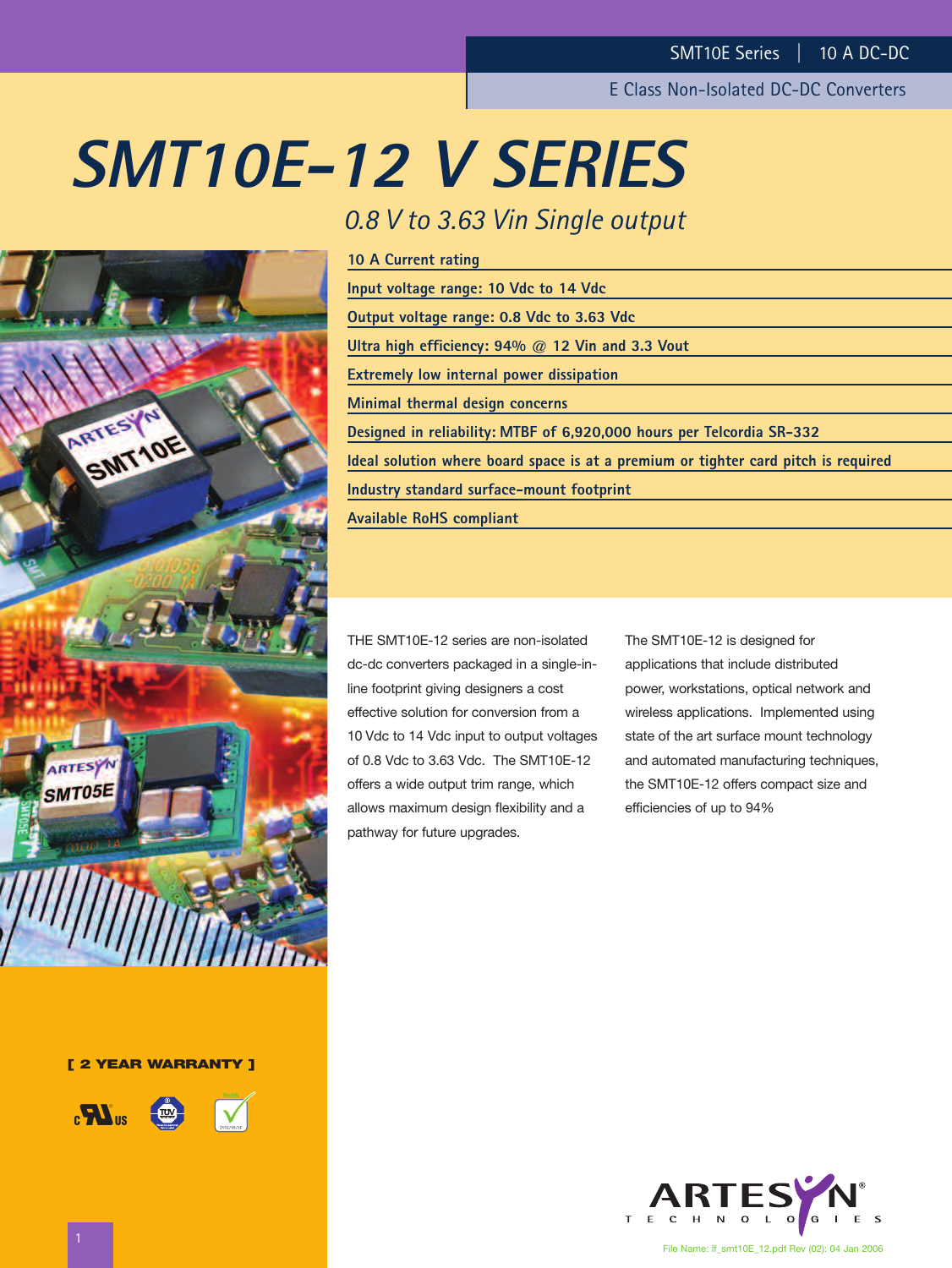*Stresses in excess of the maximum ratings can cause permanent damage to the device. Operation of the device is not implied at these or any other conditions in excess of those given in the specification. Exposure to absolute maximum ratings can adversely affect device reliability.*

#### **Absolute Maximum Ratings**

| <b>Characteristic</b>      | <b>Symbol</b>          | <b>Min</b> | <b>Typ</b> | <b>Max</b> | <b>Units</b> | <b>Notes and Conditions</b>                         |
|----------------------------|------------------------|------------|------------|------------|--------------|-----------------------------------------------------|
| Input voltage - continuous | $V_{\text{in (cont)}}$ | $-0.3$     |            | 14         | V DC         | $V_{in}(+) - V_{in}(-)$                             |
| Input voltage - peak/surge | V <sub>surge</sub>     | $-0.3$     |            | 14.5       | V DC         | 2s max, non-repetitive                              |
| Operating temperature      | 'op                    | $-40$      |            | 85         | $^{\circ}$ C | Measured at thermal reference<br>points, see Note 1 |
| Storage temperature        | 'storage               | $-40$      |            | 125        | °C           |                                                     |
| Output power (3.3V)        | $P_{\text{out (max)}}$ |            |            | 33.0       | W            |                                                     |

*All specifications are typical at nominal input Vin =* 12*V, full load under any resistive load combination at 25*˚*C unless otherwise stated.*

#### **Input Characteristics**

| <b>Characteristic</b>     | <b>Symbol</b>          | <b>Min</b> | <b>Typ</b>        | <b>Max</b> | <b>Units</b> | <b>Notes and Conditions</b>                                 |
|---------------------------|------------------------|------------|-------------------|------------|--------------|-------------------------------------------------------------|
| Input voltage - operating | $V_{\text{in (oper)}}$ | 10         | $12 \overline{ }$ | 14         | V DC         |                                                             |
| Input current - no load   | <sup>l</sup> in        |            | 70                | 100        | mA DC        | $V_{in}$ (min) - $V_{in}$ (max), enabled                    |
| Input current - quiescent | <sup>I</sup> in (off)  |            |                   |            | mA DC        | Converter disabled                                          |
| Inrush current $(i2t)$    | <sup>I</sup> inrush    |            | 0.1               |            | $A^2\mu s$   | Complies with ETS300 132 Part 4.7,<br>with recommended LISN |
| Input ripple current      |                        |            | 120               |            | mA rms       |                                                             |
| Input fuse*               |                        |            |                   | 6          | A            | Slowblow/antisurge HRC<br>recommended*                      |

\*See Application Note 143 for manufacturer and part number

## **Turn On/Off**

| <b>Characteristic</b>                                                     | <b>Symbol</b>                                         | <b>Min</b> | <b>Typ</b> | <b>Max</b> | <b>Units</b> | <b>Notes and Conditions</b>                                                                                                                                                                          |
|---------------------------------------------------------------------------|-------------------------------------------------------|------------|------------|------------|--------------|------------------------------------------------------------------------------------------------------------------------------------------------------------------------------------------------------|
| Input voltage - turn on<br>Turn on delay - enabled,<br>then power applied | $V_{\text{in (on)}}$<br>T <sub>delay</sub><br>(power) |            | 20         | 10         | V DC<br>msec | With the enable signal asserted,<br>this is the time from when the<br>input voltage reaches the<br>minimum specified operating<br>voltage until the output voltage<br>is within the total regulation |
| Turn on delay - power<br>applied, then enabled                            | T <sub>delay</sub><br>(enable)                        |            | 20         |            | msec         | band<br>$V_{in} = V_{in}$ (nom), then enabled.<br>This is the time taken until the<br>output voltage is within the total<br>error band                                                               |
| Rise time                                                                 | T <sub>rise</sub>                                     |            | 15         |            | msec         | From 10% to 90%; full resistive<br>load, no external capacitance                                                                                                                                     |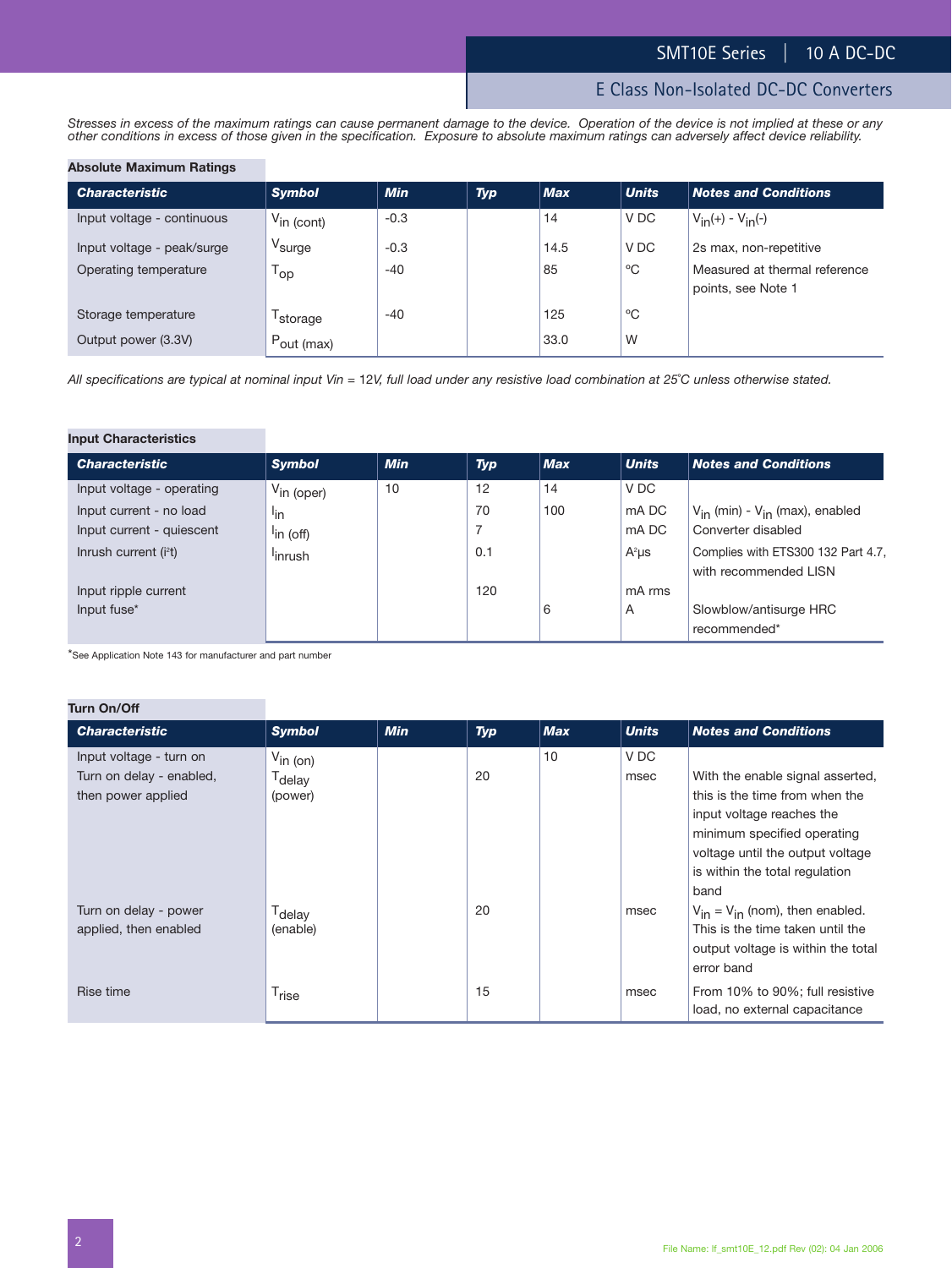| <b>Signal Electrical Interface</b>                                         |                           |            |     |            |              |                                                                                                                 |
|----------------------------------------------------------------------------|---------------------------|------------|-----|------------|--------------|-----------------------------------------------------------------------------------------------------------------|
| Characteristic - Signal Name Symbol                                        |                           | <b>Min</b> | Typ | <b>Max</b> | <b>Units</b> | <b>Notes and Conditions</b>                                                                                     |
| At remote/control ON/OFF pin<br>Open collector or equivalent<br>compatible |                           |            |     |            |              | See Notes 2 and 3<br>See Application Note 143 for<br>Remote ON/OFF details                                      |
| Control pin open circuit voltage                                           | $V_{ih}$                  |            | 0   |            | V            | $I_{ih} = 0$ µA; open circuit voltage                                                                           |
| High level input current                                                   | l <sub>ih</sub>           |            |     |            | mA           | Current flowing into control pin<br>when pin is pulled high<br>(max at $V_{\text{ih}}$ - 5.5V)                  |
| High level input voltage                                                   | $V_{ih}$                  | 1.6        |     |            | Vin          | Converter guaranteed ON when<br>control pin is greater than V <sub>ih</sub> (min)<br>or open cct.               |
| Acceptable high level<br>leakage current                                   | <sup>l</sup> ih (leakage) |            |     | $-10$      | μA           | Acceptable leakage current from<br>signal pin into the open collector<br>$\text{driver (neg = from converter)}$ |
| Low level input voltage                                                    | $V_{\rm{il}}$             |            |     | 0.8        | $\vee$       | Converter guaranteed OFF<br>when control pin is less<br>than $V_{il}$ (max) volts or open cct.                  |
| Low level input current                                                    | ٠i۱                       |            |     | 20         | μA           | $V_{\text{il}} = 6.4 \text{ V}$                                                                                 |
|                                                                            |                           |            |     |            |              |                                                                                                                 |

## **Reliability and Service Life**

| <b>Characteristic</b>     | <b>Symbol</b> | <b>Min</b> | <b>Typ</b> | <b>Max</b> | <b>Units</b> | <b>Notes and Conditions</b>                                                                                                 |
|---------------------------|---------------|------------|------------|------------|--------------|-----------------------------------------------------------------------------------------------------------------------------|
| Mean time between failure | <b>MTBF</b>   |            | 482.000    |            | Hours        | MIL-HDBK-217F,<br>$V_{in} = V_{in (nom)}$ ; $I_{out} = I_{out}$<br>$\mid$ (max); ambient 25°C;<br>ground benign environment |
| Mean time between failure | <b>MTBF</b>   |            | 6,920,000  |            | Hours        | Telcordia SR-332                                                                                                            |
| Mean time between failure | <b>MTBF</b>   | <b>TBA</b> |            |            | Hours        | Demonstrated. This entry will be<br>periodically updated as the<br>number of test hours increase                            |

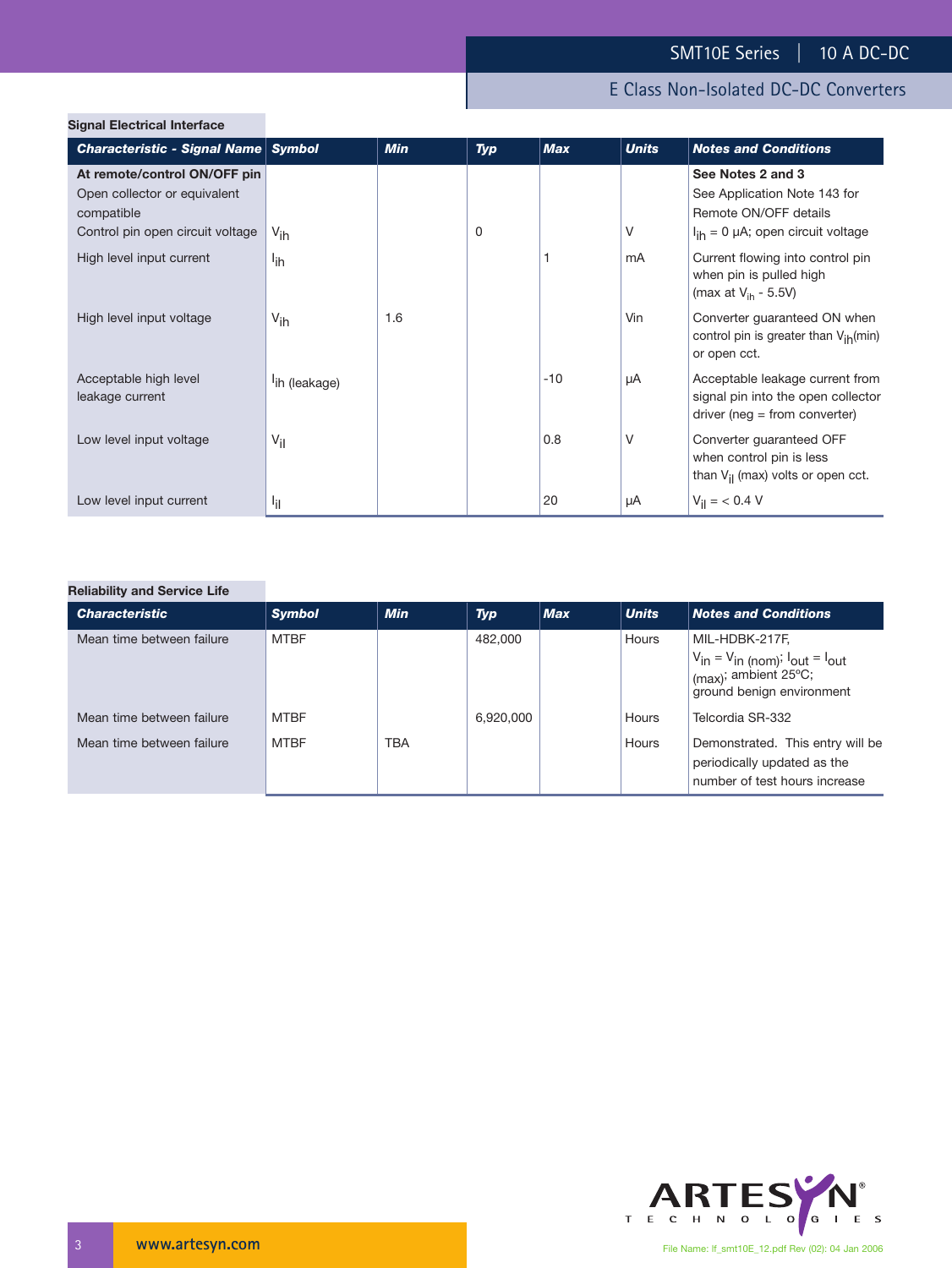## E Class Non-Isolated DC-DC Converters

|  | <b>Other Specifications</b> |
|--|-----------------------------|
|  |                             |

| <b>UCITE: Specifications</b> |               |            |            |            |              |                             |
|------------------------------|---------------|------------|------------|------------|--------------|-----------------------------|
| <b>Characteristic</b>        | <b>Symbol</b> | <b>Min</b> | <b>Typ</b> | <b>Max</b> | <b>Units</b> | <b>Notes and Conditions</b> |
| Switching frequency          | <b>SW</b>     |            | 200        |            | kHz          | Fixed frequency             |
| Weight                       |               |            |            |            |              |                             |
| Coplanarity                  |               |            | 100        |            | μm           | Measured from seating plane |

## **Environmental Specifications** *Characteristic Symbol Min Typ Max Units Notes and Conditions* Thermal performance 1985 and individual structure of the structure of the structure of the structure of the structure of the structure of the structure of the structure of the structure of the structure of the structure of derating curves

#### **EMC**

## **Electromagnetic Compatibility**

| <b>Phenomenon</b>  | <b>Port</b> | <b>Standard</b> | <b>Test level</b>      | <b>Criteria</b> | Notes and conditions         |
|--------------------|-------------|-----------------|------------------------|-----------------|------------------------------|
| Immunity:          |             |                 |                        |                 |                              |
| Conducted immunity |             | EN61000-4-6     |                        |                 |                              |
| Radiated immunity  |             | EN61000-4-3     |                        |                 |                              |
| <b>ESD</b>         | Enclosure   | EN61000-4-2     | 6kV contact<br>8kV air | NP.             | As per ETS 300 386-1 table 5 |

#### **Performance criteria:**

NP: Normal Performance: EUT shall withstand applied test and operate within relevant limits as specified without damage.

RP: Reduced Performance: EUT shall withstand applied test. Reduced performance is permitted within specified limits, resumption to normal performance shall occur at the cessation of the test.

LFS: Loss of Function (self recovery): EUT shall withstand applied test without damage, temporary loss of function permitted during test. Unit will self recover to normal performance after test.

#### **Referenced ETSI standards:**

ETS 300 386-1 table 5 (1997): Public telecommunication network equipment, EMC requirements

ETS 300 132-2 (1996): Power supply interface at the input to telecommunication equipment: Part 2 operated by direct current (DC)

ETR 283 (1997): Transient voltages at interface A on telecommunication direct current (DC) power distributions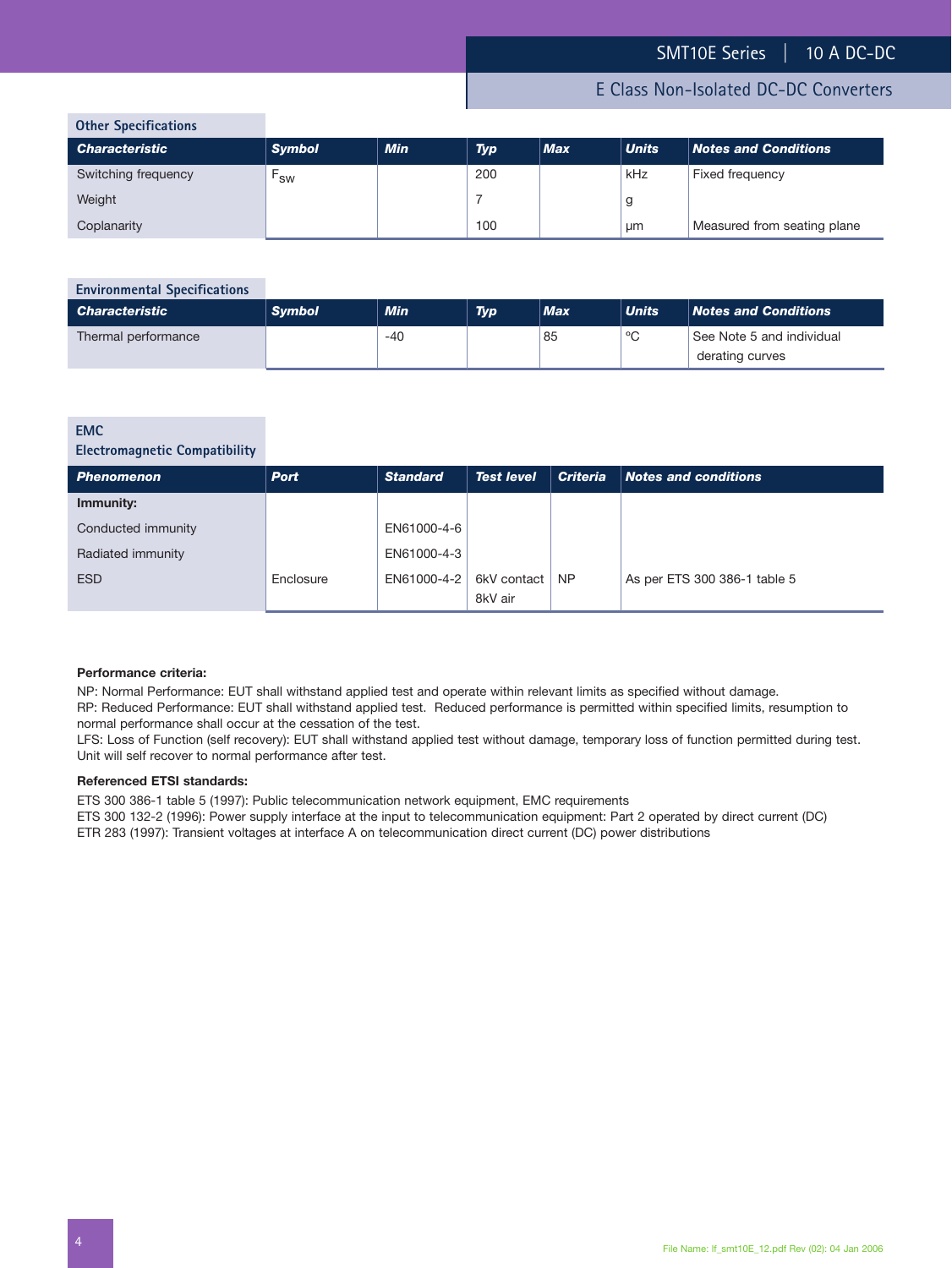| <b>Safety Agency Approvals</b>                            |                                                       |
|-----------------------------------------------------------|-------------------------------------------------------|
| <b>Standard</b>                                           | <b>Category</b>                                       |
| UL/cUL CSA 22.2<br>UL60950<br>TÜV Product Service EN60950 | File No. E174104<br>Certificate No. B 03 10 38572 037 |
| <b>Material Ratings</b>                                   |                                                       |
| <b>Characteristic</b>                                     | <b>Notes and Conditions</b>                           |

| <b>Model Numbers</b> |                                        |                |                |                   |                  |
|----------------------|----------------------------------------|----------------|----------------|-------------------|------------------|
| <b>Model</b>         | <i>Input</i>                           | <b>Output</b>  | Output Current | <b>Typical</b>    | <b>Max. Load</b> |
| <b>Number</b>        | <b>Voltage</b>                         | <b>Voltage</b> | (Max.)         | <b>Efficiency</b> | Regulation       |
| SMT10E-12W3V3J       | $10.0 - 14.0$ VDC $\vert$ 0.8V - 3.63V |                | 10A            | 94% @ full load   | ±1.0%            |

| <b>RoHS Compliance Ordering Information</b> |                                                                                                                                                                                                                                                                 |  |  |  |  |
|---------------------------------------------|-----------------------------------------------------------------------------------------------------------------------------------------------------------------------------------------------------------------------------------------------------------------|--|--|--|--|
| <b>RoHS</b>                                 | The 'J' at the end of the part number<br>indicates that the part is Pb-free<br>(RoHS 6/6 compliant). TSE RoHS 5/6<br>(non Pb-free) compliant versions may<br>be available on special request, please<br>contact your local sales representative<br>for details. |  |  |  |  |

Flammability rating UL94V-0

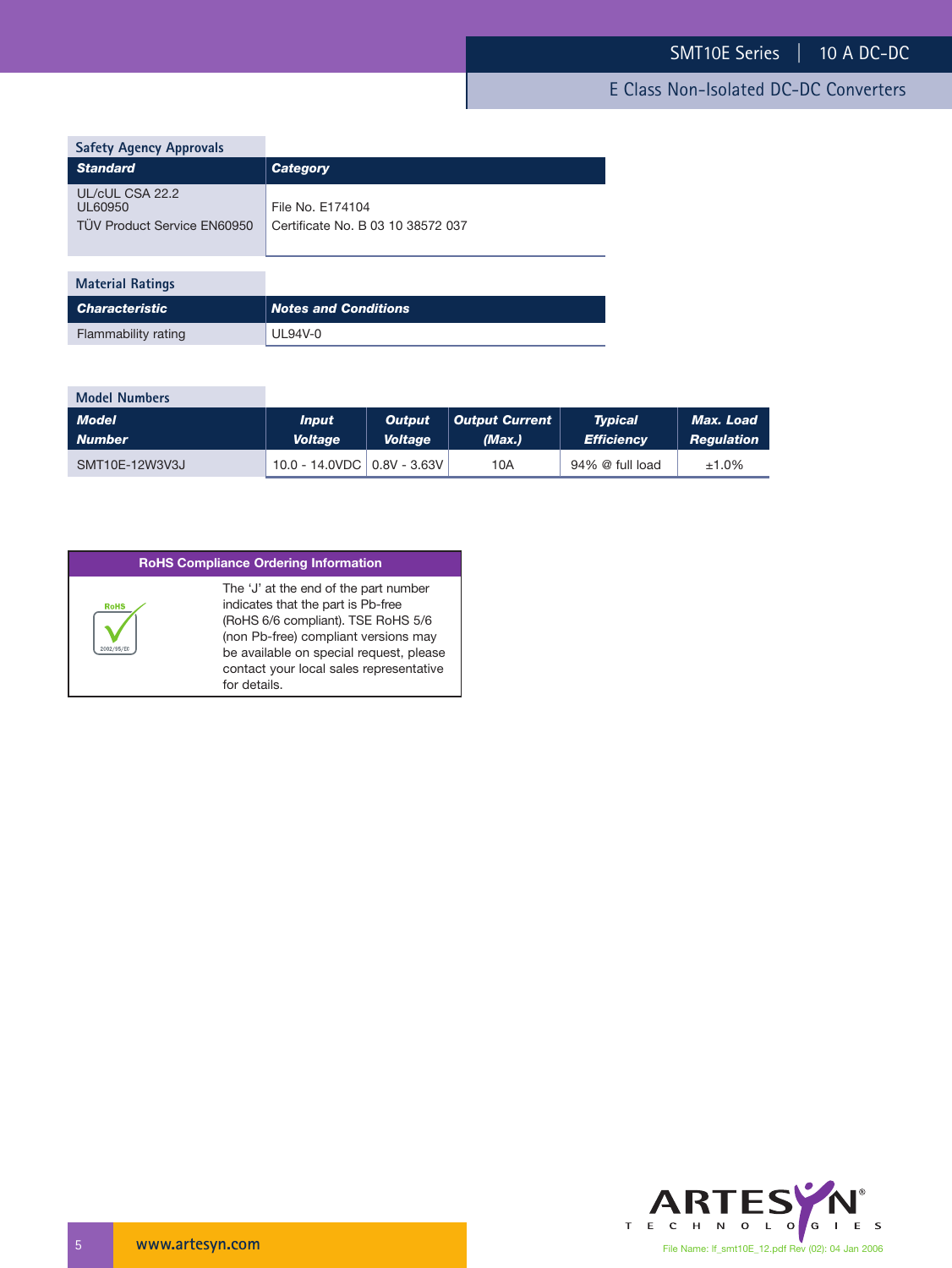## E Class Non-Isolated DC-DC Converters

## **W3V3 Model**

**Input Characteristics**

| <b>Characteristic</b>                  | <b>Symbol</b>            | <b>Min</b> | <b>Typ</b> | Max | <b>Units</b> | <b>Notes and Conditions</b>                                                                                   |
|----------------------------------------|--------------------------|------------|------------|-----|--------------|---------------------------------------------------------------------------------------------------------------|
| Input current - operating              | $I_{\text{in}}$          |            | 3.85       | 3.9 | A DC         | $V_{in} = V_{in}$ (nom); $I_{out} = I_{out}$<br>(max.); $V_0 = V_0$ (nom)                                     |
| Reflected ripple current               | <sup>l</sup> in (ripple) |            | 120        |     | mA rms       | $I_{\text{out}} = I_{\text{out}}$ (max.), measured<br>without external filter                                 |
| Input capacitance -<br>internal filter | $C_{input}$              |            | 18.8       |     | μF           | Internal to converter                                                                                         |
| Input capacitance -<br>external bypass | C <sub>bypass</sub>      | 100        |            |     | μF           | Recommended customer<br>added capacitance may be<br>required on source impedance<br>on customers applications |

## **W3V3 Model**

**Electrical Characteristics - O/P**

| <b>Characteristic</b>          | <b>Symbol</b>      | <b>Min</b> | Typ | <b>Max</b> | <b>Units</b> | <b>Notes and Conditions</b>                                                  |
|--------------------------------|--------------------|------------|-----|------------|--------------|------------------------------------------------------------------------------|
| Nominal set-point voltage      | Vo (nom)           | 0.785      | 0.8 | 0.815      | V DC         | $V_{in} = V_{in}$ (nom); $I_{out} = I_{out}$ (nom)                           |
| Total regulation band          | $V_{\rm O}$        |            | 3   |            | %            | For all line, static load and<br>temperature until end of life               |
| Line regulation                |                    |            |     |            | %            | $I_{\text{out}} = I_{\text{out}}$ (nom);<br>$V_{in}$ (min) to $V_{in}$ (max) |
| Load regulation                |                    |            |     |            | %            | $V_{in} = V_{in}$ (nom);<br>$I_{\text{out}}$ (min) to $I_{\text{out}}$ (max) |
| Output current continuous      | <sup>l</sup> out   | 0          |     | 10         | A DC         |                                                                              |
| Output current - short circuit | $I_{SC}$           |            | 10  | 20         | A rms        | Continuous, unit auto recovers<br>from short, $V_{\Omega}$ < 100mV           |
| Output voltage - noise         | $V_{p-p}$          |            |     | 80         | mV pk-pk     | Measurement bandwidth:                                                       |
|                                | $V_{\mathsf{rms}}$ |            |     | 25         | mV rms       | 20MHz. See Application Note                                                  |
|                                |                    |            |     |            |              | 143 for measurement set-up                                                   |
|                                |                    |            |     |            |              | details                                                                      |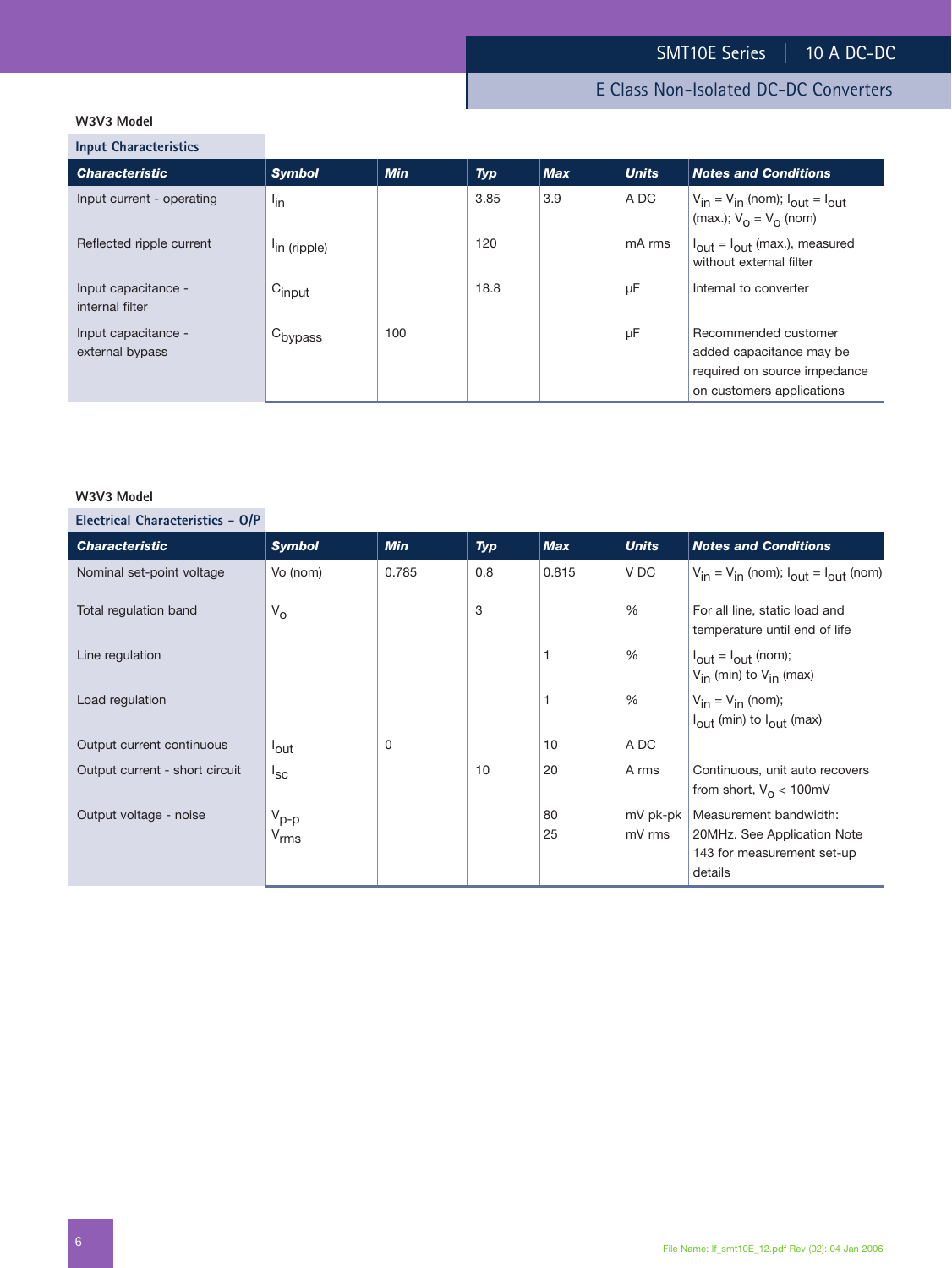## **W3V3 Model**

**Electrical Characteristics - O/P**

| <b>Characteristic</b>                       | <b>Symbol</b>         | <b>Min</b> | <b>Typ</b> | <b>Max</b> | <b>Units</b> | <b>Notes and Conditions</b>                                                                                                                |
|---------------------------------------------|-----------------------|------------|------------|------------|--------------|--------------------------------------------------------------------------------------------------------------------------------------------|
| Load transient response -<br>peak deviation | V <sub>dynamic</sub>  |            | 100        |            | mV           | Peak deviation for 50% to 75%<br>step load, $di/dt = 100$ mA/usec.<br>Measurement taken with no<br>external capacitors                     |
| Load transient response -<br>recovery       | <sup>1</sup> recovery |            | 100        |            | µsec         | Settling time to within 1% of<br>output set point voltage for 50%<br>to 75% step load. Measurement<br>taken with no external<br>capacitors |
| External load capacitance                   | $C_{ext}$             | 0          |            | 10,000     | μF           |                                                                                                                                            |

## **W3V3 Model**

## **Protection and Control Features**

| <b>Characteristic</b>    | <b>Symbol</b> | <b>Min</b> | <b>Typ</b> | <b>Max</b> | <b>Units</b> | <b>Notes and Conditions</b>                                                                                       |
|--------------------------|---------------|------------|------------|------------|--------------|-------------------------------------------------------------------------------------------------------------------|
| Allowable output voltage |               | 0.8        |            | 3.63       |              | Trim up. Note that the maximum<br>output power is still 33W.<br>De-rate the maximum output<br>current accordingly |
| Open sense voltage       |               |            |            | 10         | %            |                                                                                                                   |

## **W3V3 Model**

| <b>Efficiency</b>     |               |            |            |     |              |                                                                                                                                 |
|-----------------------|---------------|------------|------------|-----|--------------|---------------------------------------------------------------------------------------------------------------------------------|
| <b>Characteristic</b> | <b>Symbol</b> | <b>Min</b> | <b>Typ</b> | Max | <b>Units</b> | <b>Notes and Conditions</b>                                                                                                     |
| Efficiency            | $^{\rm n}$    | 92         | 94         |     | %            | $\begin{cases} I_{\text{out}} = 100\% I_{\text{out}} \text{ (max)}, \\ V_{\text{in}} = V_{\text{in}} \text{ (nom)} \end{cases}$ |
| Efficiency            | n             | 93         | 94         |     | %            | $\vert I_{\text{out}} = 50\% \vert_{\text{out}}$ (max),<br>$V_{in} = V_{in}$ (nom)                                              |

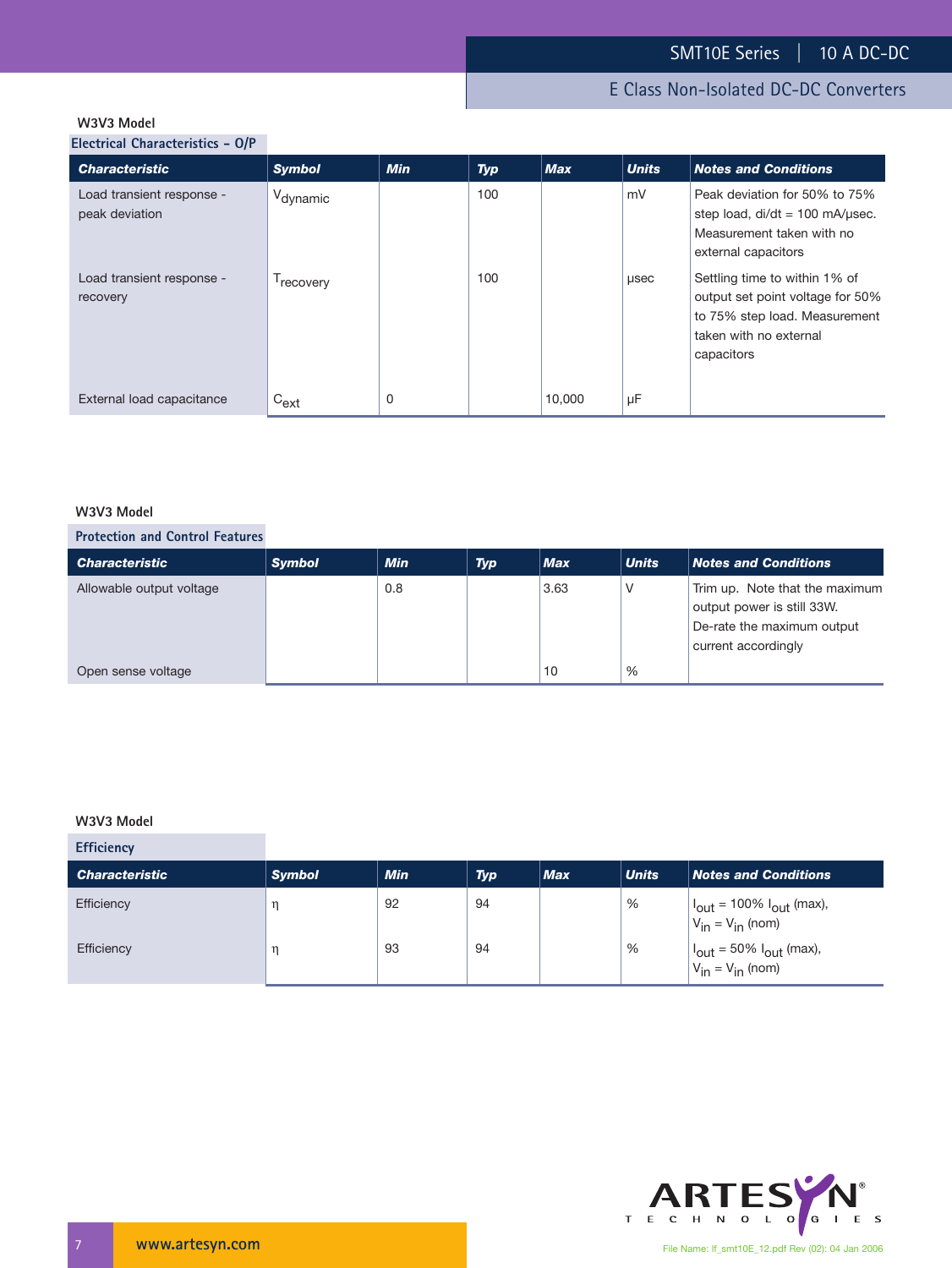#### **W3V3 Model**



**Figure 1: De-rating Curve with Vin = 12V and No Trim (Vout = 0.8V)**





**Figure 5: Typical Transient Response 75% - 50% Step Load Change (Channel 2: Vo, Channel 4: Io)**



**Figure 2: Efficiency vs Load**



**Figure 4: Typical Transient Response 50% - 75% Step Load Change (Channel 2: Vo, Channel 4: Io)**



**Figure 6: Typical Power-up Characteristic (Channel 1: Vin, Channel 2: Vo)**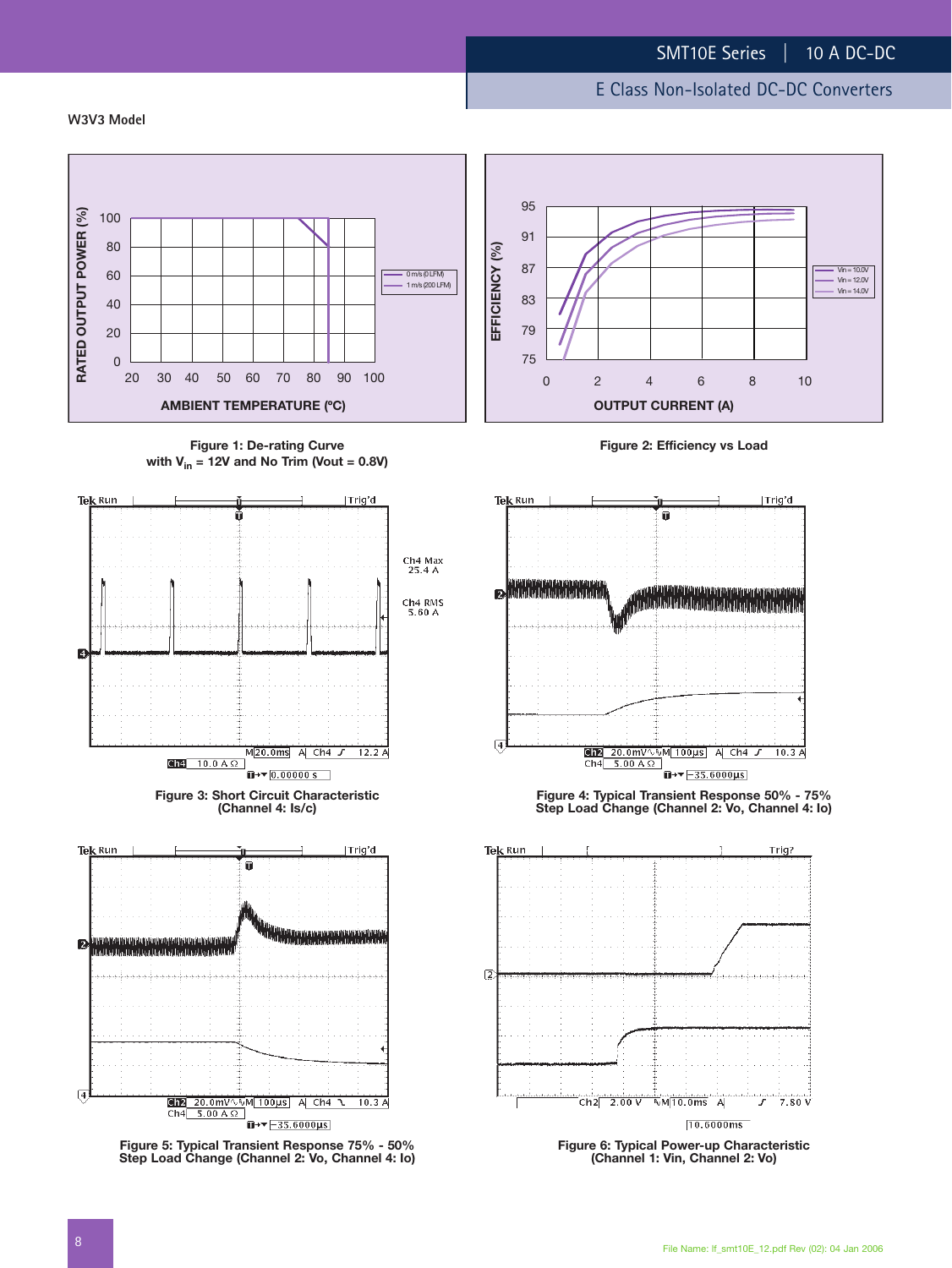## E Class Non-Isolated DC-DC Converters





**(Channel 1: Vo, Channel 2: Remote ON/OFF)**



**Figure 8: Typical Ripple and Noise, Vin = 12V, Vout = 3V3 and Iout = 10A**

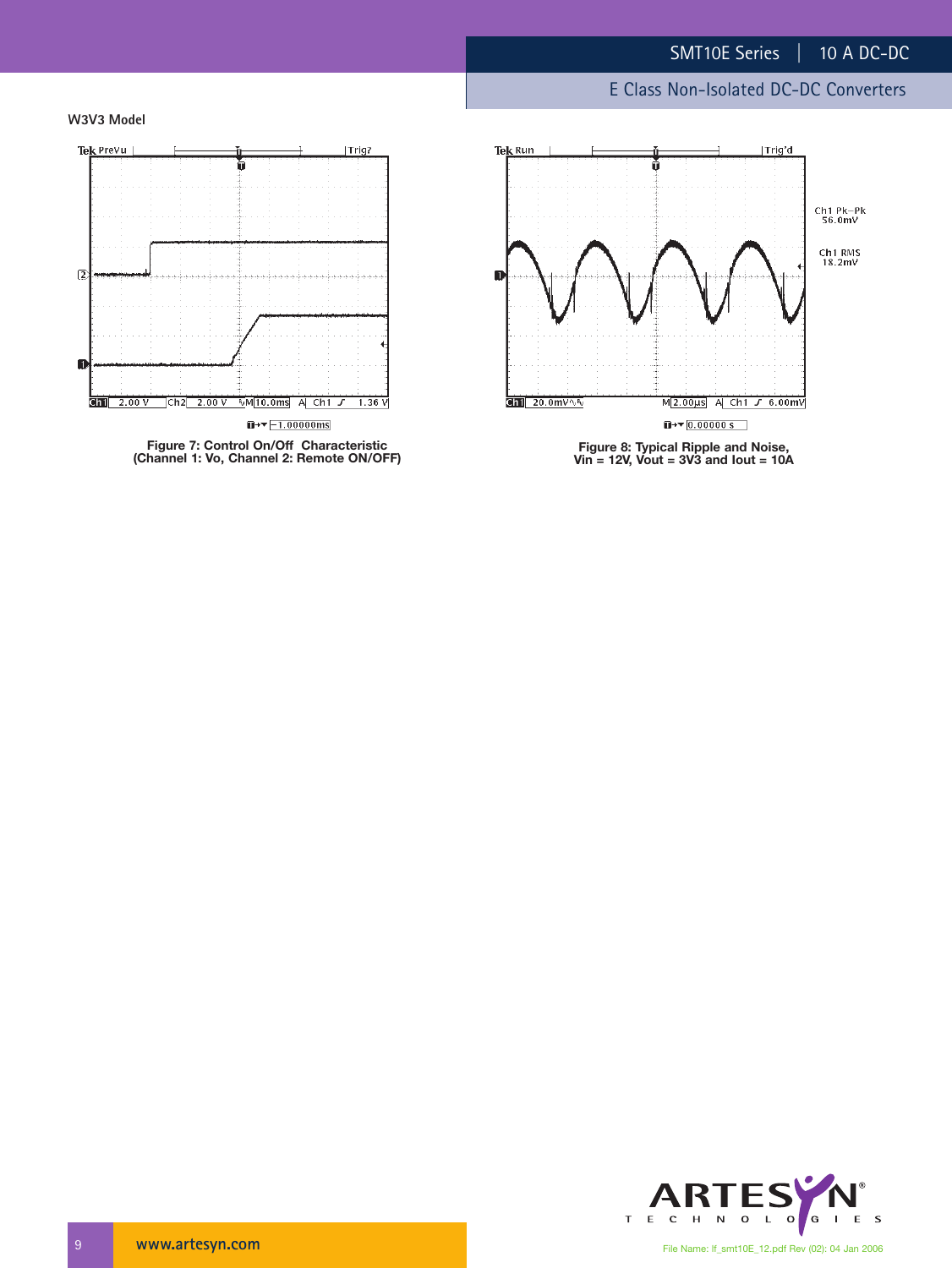

| <b>Pin Connections</b> |                   |
|------------------------|-------------------|
| Pin No.                | <b>Function</b>   |
|                        | Remote ON/OFF     |
| $\overline{2}$         | Remote Sense +*   |
| 3                      | Trim <sup>*</sup> |
| $\overline{4}$         | $+$ Vout          |
| 5                      | Ground            |
|                        | $+V$ in           |

|  | Figure 9: Mechanical Drawing and Pinout Table |  |  |  |  |
|--|-----------------------------------------------|--|--|--|--|
|--|-----------------------------------------------|--|--|--|--|

\*The sense function and the trim function are customer specified options. Please consult factory for details.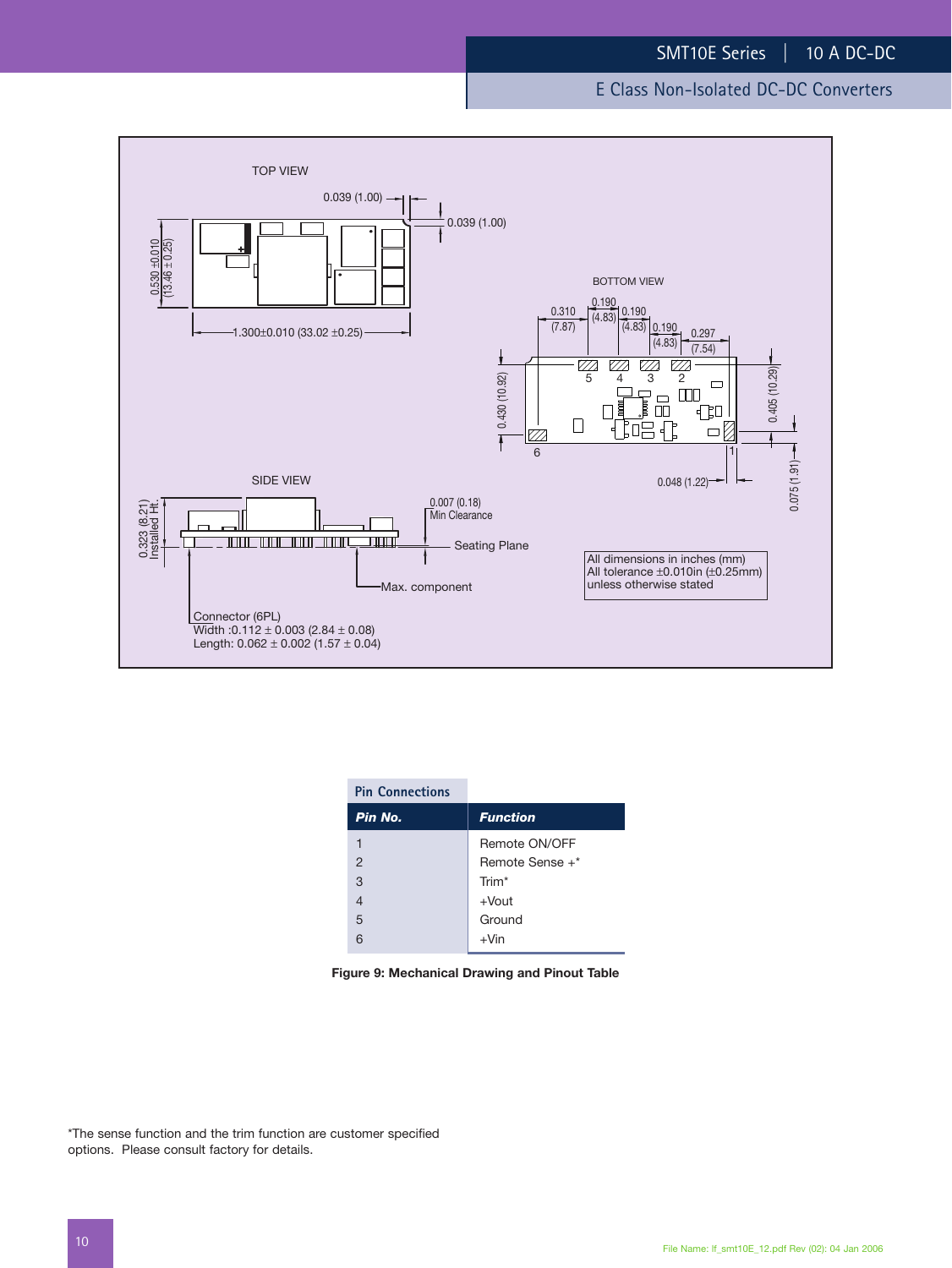#### *Note 1*

Thermal reference is defined as the highest temperature measured at any one of the specified thermal reference points. See Figure 10: Thermal reference points.

#### *Note 2*

The Remote ON/OFF pin is referenced to ground.

#### *Note 3*

The SMT10E-12 features an 'active high' Remote ON/OFF operation. If not using the Remote ON/OFF pin, leave the pin open (the converter will be on). The Remote ON/OFF pin is referenced to ground.

The following conditions apply for the SMT10E:

| <b>Configuration</b>                              | <b>Converter Operation</b> |
|---------------------------------------------------|----------------------------|
| Remote pin open circuit                           | Unit is ON                 |
| Remote pin pulled low [Von/off <.8V]              | Unit is OFF                |
| Remote pin pulled high [Von/off >1.6V] Unit is ON |                            |

An 'Active Low' Remote ON/OFF version is also possible with this converter. Please consult the factory for details.

#### *Note 4*

Thermal reference set up: Unit mounted on an edge card test board 203mm x 190mm. Test board mounted vertically. For test details and recommended set-up see Application Note 143.

#### *Note 5*

Max 75ºC for full load in still air. See Application Note 143 for a detailed thermal de-rating.

**CAUTION:** Hazardous internal voltages and high temperatures. Ensure that unit is accessible only to trained personnel. The user must provide the recommended fusing in order to comply with safety approvals.



**Figure 10: Thermal Reference Points**